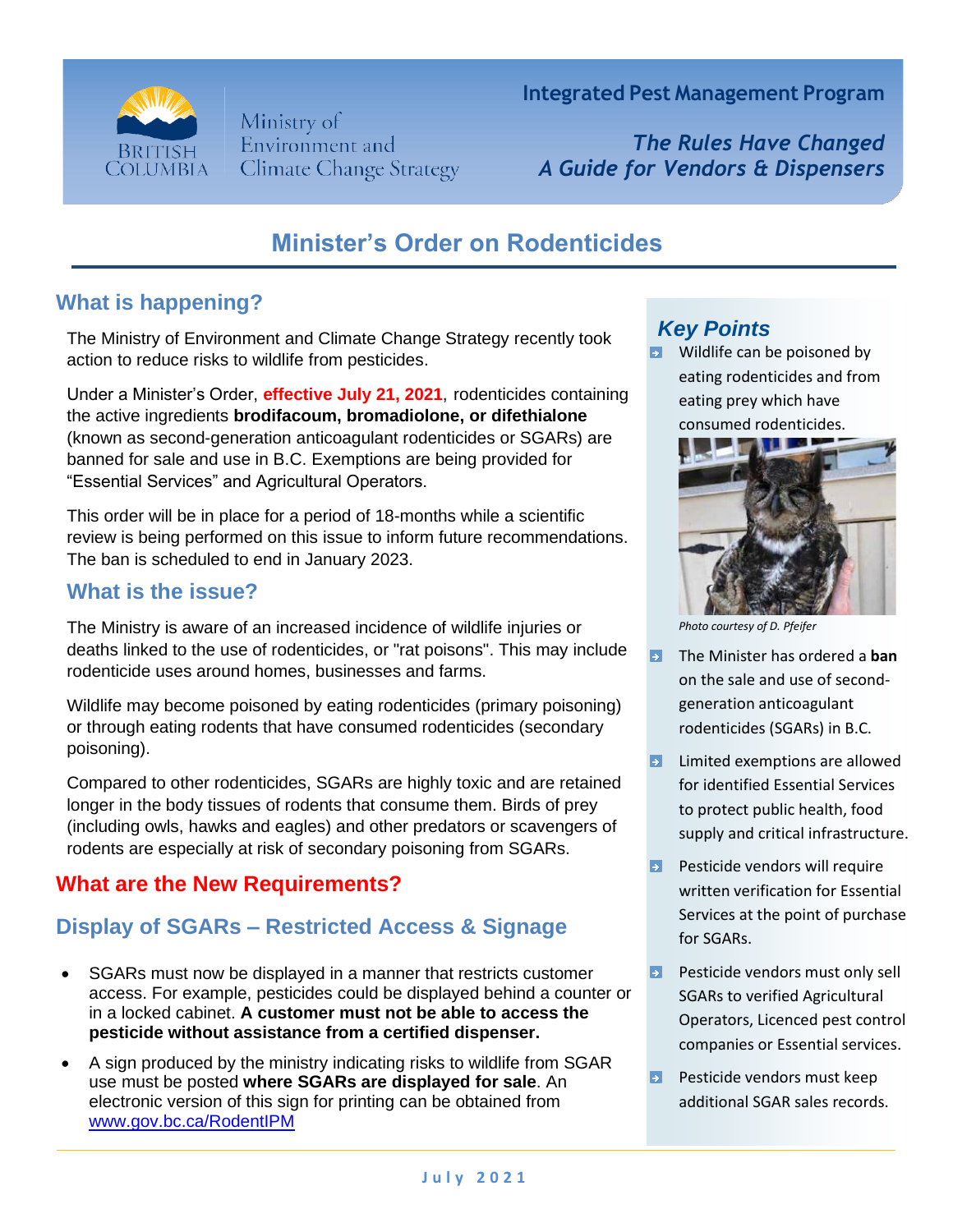#### **Restrictions on who can purchase SGARs**

- SGARs may only be purchased and used for limited essential uses by **Agricultural Operators<sup>1</sup> , Licenced pest control companies, and Essential Services**.
	- o **Certified dispensors employed by a pesticide vendor** must also confirm the purchaser is authorized under the Minister's Order, and
	- $\circ$  Licensees and Essential Services purchasers must provide a valid pesticide applicator's certificate in the **Structural or Agriculture category**. A pesticide applicator's certificate is not required from Agricultural operators at this time.
- An **Agricultural Operator must provide proof of qualifying agricultural status** at the point of purchase by showing **one** of the following documents:
	- o Farmer ID Card
	- o AgriStability Statement
	- o AgriInvest Statement
- An employee or agent of the Agricultural Operation may purchase SGARs if they provide:
	- o proof of qualifying agricultural status noted above, and
	- $\circ$  written verification (for example, a letter) that they are authorized to make the purchase, signed by the owner or operator whose name is on the document verifying farm status
- **Licenced pest control companies must provide:**
	- o a pesticide licence (or copy), and
	- $\circ$  a pesticide applicator's certificate (or copy), in the Structural or Agriculture category
- An employee of the licensee may purchase SGARs if they provide the information noted above, **as well as the following:**
	- $\circ$  written verification that the purchaser is a current employee or agent and is authorized by the employer to buy SGARs,
	- $\circ$  written verification that the certified pesticide applicator is a current employee (if different from the purchaser), and
	- o the name and contact information for the employer.
- **Essential Services** have been identified by the Ministry to avoid disruption to critical safety and food supply functions in the province. See Schedule A of the Minister's Order at the end of this document for the complete list.
- Essential Services include businesses and services for:
	- o public health and safety
	- o critical infrastructure
	- o food supply
	- o transportation
- o sanitation
- o communications and information technology

o B.C. Property Assessment Notice (showing proof of farm status)

o PST Exemption Certificate for Farmers

o mortuary related services

<sup>1</sup> An "Agricultural Operation" is defined in the B.C. Code of Practice for Agricultural Environmental Management This summary provides guidance and is not a legal document. In all cases the *Integrated Pest Management Act* and Regulation will prevail.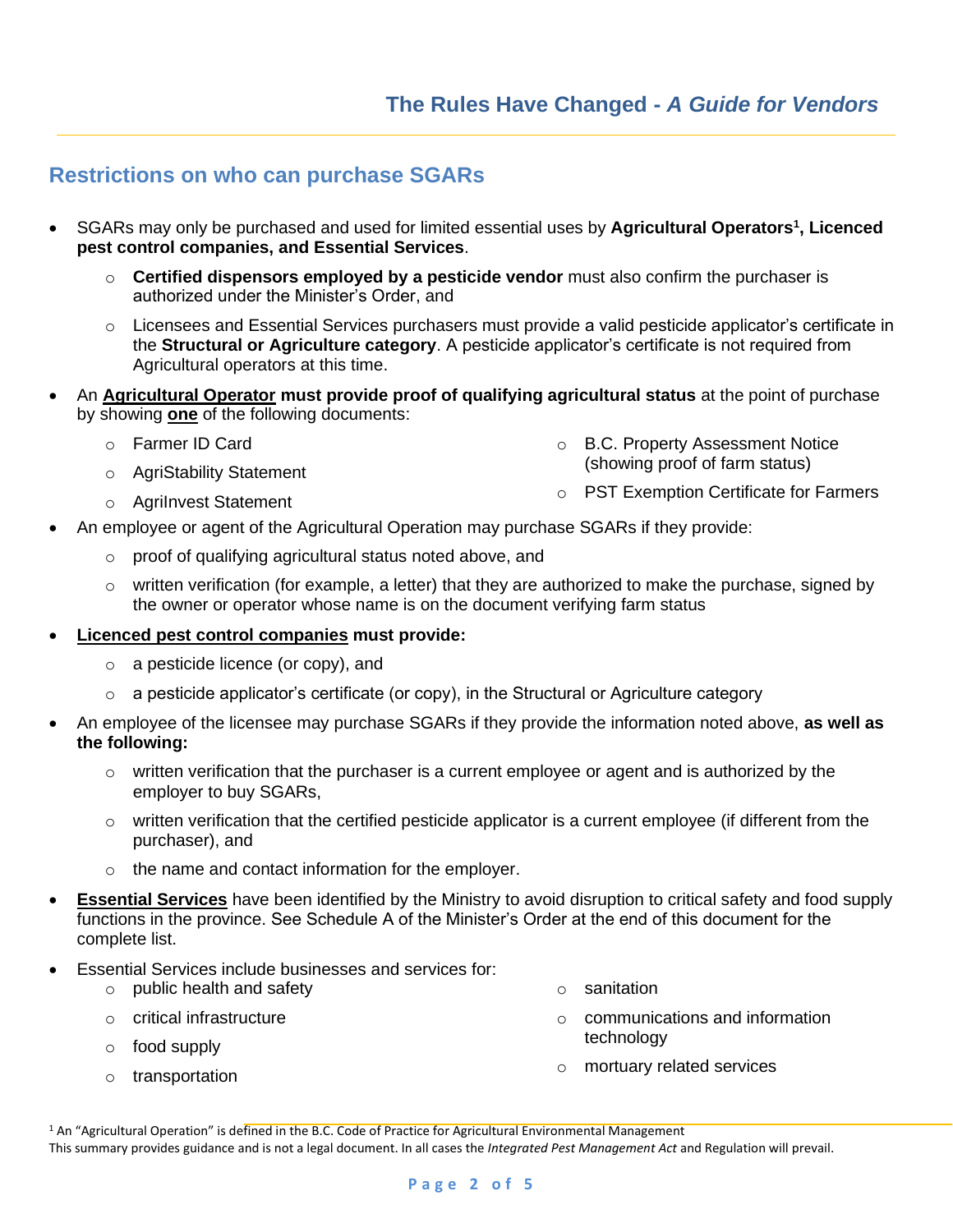- Other uses of SGARs not identified as essential are banned. For example, SGARs cannot be used in or around most residential buildings, office buildings, parks, schools or non-food retail shops.
- Essential Service purchasers must:
	- $\circ$  demonstrate that the business or service is an Essential Service (for example, a letter on company letterhead, business card or employee ID card), and
	- $\circ$  provide a pesticide applicator's certificate (or copy) of the staff member applying the SGARs, in the Structural or Agriculture category
- An employee or agent of the Essential Service may purchase SGARs if they provide the information noted above, **as well as** the following:
	- $\circ$  written verification that the purchaser is a current employee and is authorized by the employer to buy SGARs,
	- $\circ$  written verification that the certified pesticide applicator is a current employee (if different from the purchaser), and
	- o the name and contact information for the employer
- **Certified dispensors employed by a pesticide vendor cannot sell SGARs to any other person while the temporary ban is in effect.**

## **Dispenser-Customer Interaction**

- **Certified dispensors employed by a pesticide vendor** are required to interact with customers prior to the purchase of most rodenticides. There are new requirements regarding this interaction for sale of SGARs.
- Previously, certified dispensors employed by a pesticide vendor were required to:
	- $\circ$  inform purchasers they may lawfully use the pesticide only for the purposes stated on the label and according to the directions,
	- $\circ$  offer to provide advice on pest management and the safe use of pesticides,
	- $\circ$  ask each person who intends to purchase a pesticide what the person intends to use the pesticide for,
	- $\circ$  confirm that the pesticide is appropriate for the intended use according to the label instructions,
	- $\circ$  advise the customer that a provincial licence or certificate may be required to use the pesticide, and
	- $\circ$  advise the customer that municipal bylaws may restrict the use of the pesticide.
- **The above requirements remain in place. In addition, certified dispensors** must now provide additional information during their customer intereaction when selling SGARs. This includes communicating:
	- $\circ$  SGARs present a risk to non-target wildlife. For example, secondary poisoning could occur when birds of prey consume a rodent that has eaten a SGAR, and
	- $\circ$  that the use of SGARs is subject to the new requirements:
		- Integrated Pest Management (IPM) principles must be followed before considering rodenticide use,

This summary provides guidance and is not a legal document. In all cases the *Integrated Pest Management Act* and Regulation will prevail.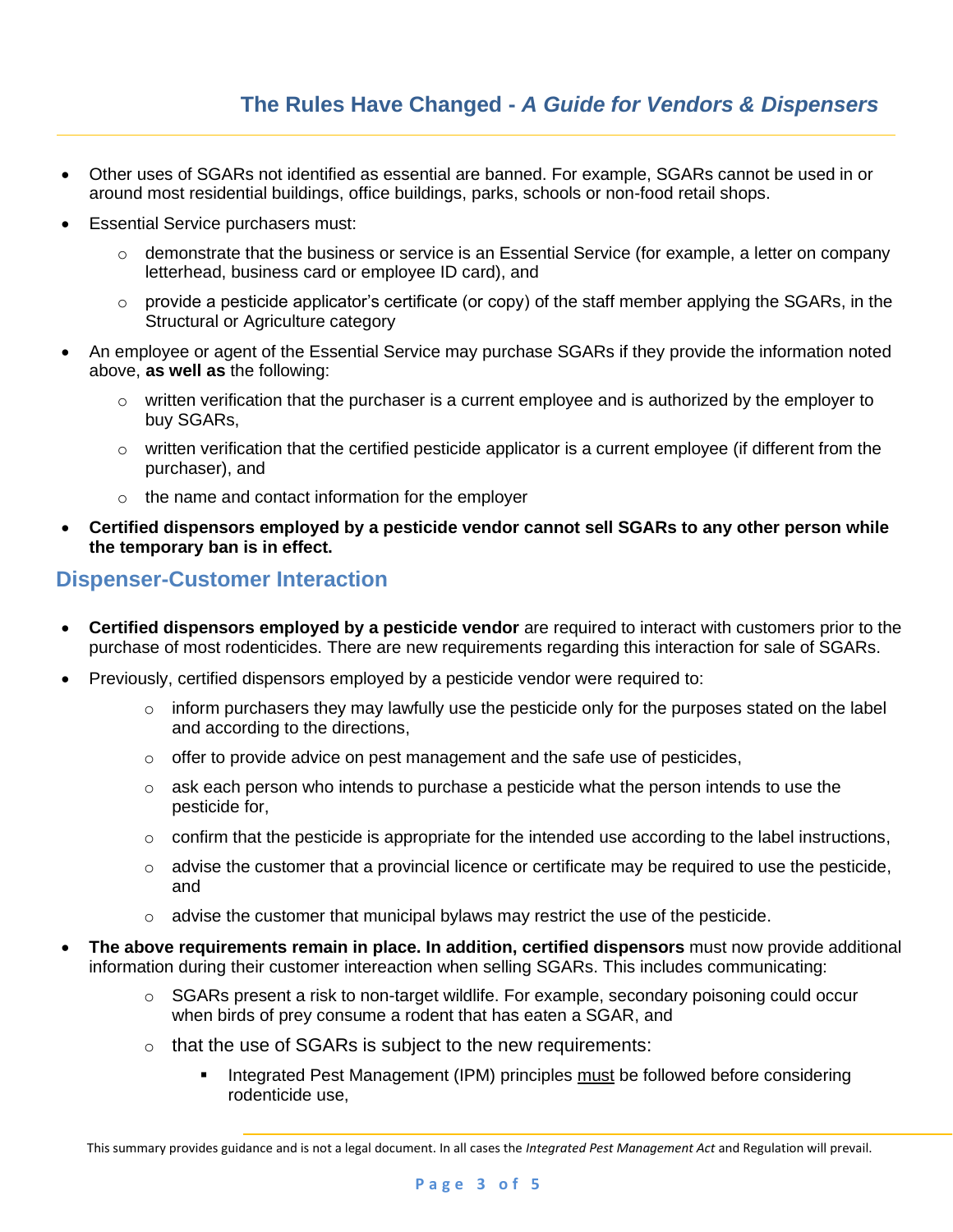- The user must evaluate the effectiveness of a SGAR after each use,
- The user must dispose of unused SGARs and deceased rodents properly, and
- The user must now record additional information when SGARs are applied.

### **New Record-Keeping Requirements for Sale of SGARs**

- When selling SGARs, pesticide dispensers working under licenced vendors must now record additional information to the record-keeping requirements already required under the IPM Regulation.
- The following information is required for each SGAR sale:
	- o Date of sale
	- o Name, address and phone number of the person buying the SGAR
	- o Product trade name and PCP number
	- o Weight of container and number of containers sold
	- $\circ$  Category of buyer (licensee, essential service or agricultural operation)
	- $\circ$  If the person buying is an employee:
		- **■** Name and contact information of the business or operation the SGAR is being bought for
	- o If the buyer is a licensed pest control company:
		- **Exerce number**
		- Certificate holder's name and certificate number
	- $\circ$  If the buyer is an essential service:
		- Certificate holder's name and certificate number
	- o Certified dispenser's name and certificate number
	- An updated **[record-keeping template](https://www2.gov.bc.ca/assets/download/8545B3B9DE434C008586D9DE7F5F62B7)** is available on the Ministry website for vendors selling SGARs

#### **How can I learn more?**

An IPM program with a focus on prevention is the only long-term solution to managing rodents. For information on developing an IPM rodent program or advising customers on rodent control, see guidance available on the Ministry website:

- o **[Rodent IPM: Best Management Practices for Residents](https://www2.gov.bc.ca/assets/download/FD50D98100A84174B7FB4F43BEE8CDCC)**
- o **[Rodent IPM: Best Management Practices for Agricultural Operations](https://www2.gov.bc.ca/assets/download/830931B3BE3842DEB81759284BA9C397)**

#### **Visit [www.gov.bc.ca/RodentIPM](http://www.gov.bc.ca/RodentIPM) for more information**

This summary provides guidance and is not a legal document. In all cases the *Integrated Pest Management Act* and Regulation will prevail.